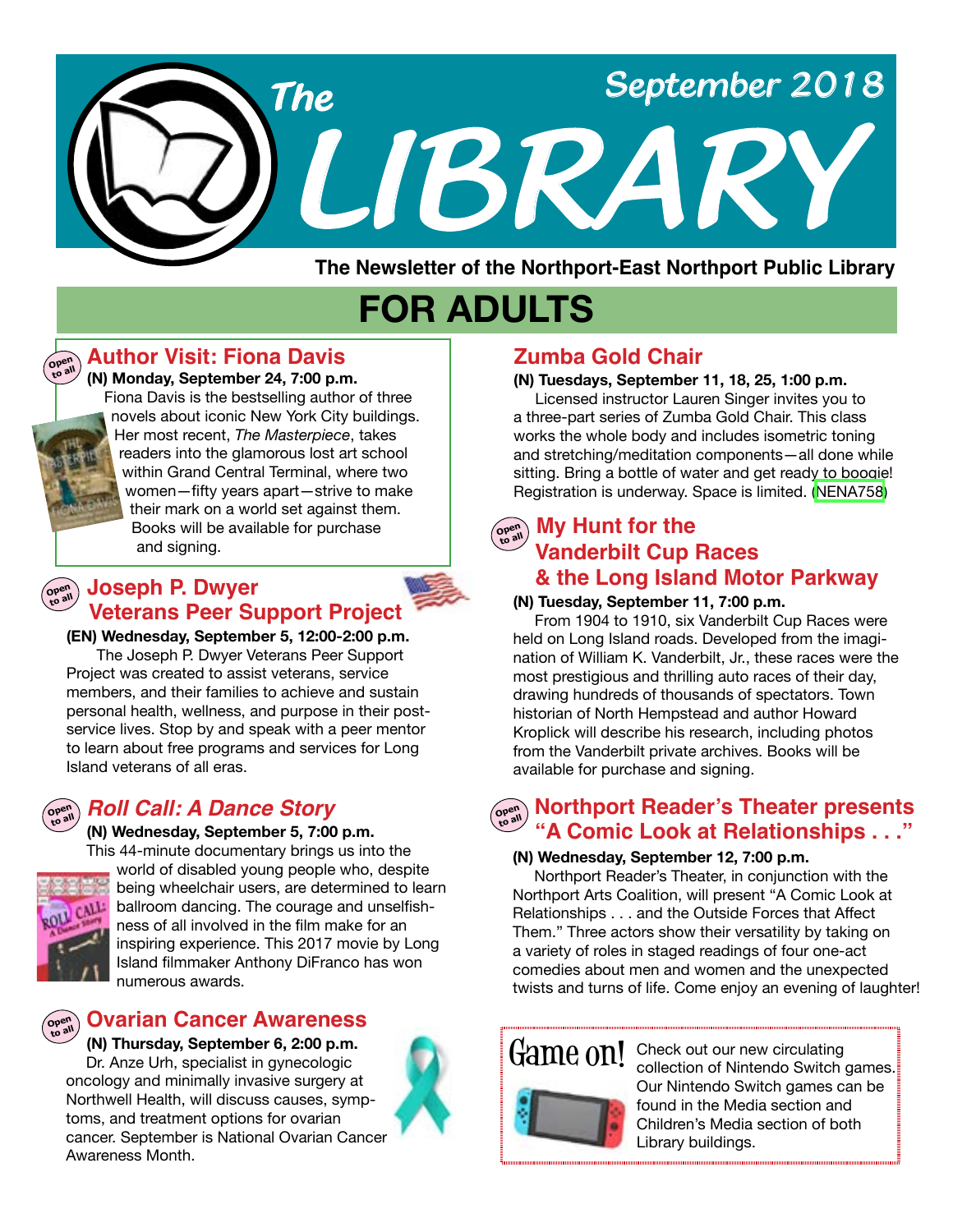# **FOR ADULTS**

# $\left(\begin{smallmatrix} \infty & \infty \ \infty & \infty \end{smallmatrix}\right)$  Current Events in Perspective  $\left(\begin{smallmatrix} \infty & \infty \ \infty & \infty \end{smallmatrix}\right)$  He-Bird, She-Bird





#### **(N) Monday, September 17, 2:00 p.m.**

Art historian Mary Vahey will discuss the current exhibit at the Brooklyn Museum which features works by more than 50 exceptional American artists including Romare Bearden, Norman Lewis, Lorraine O'Grady, and numerous others. *Soul of a Nation* shines a bright light on the vital contribution of Black artists responding to the Civil Rights movement of the 1960s.

**(N) Friday, September 21, 6:30 p.m.** Penn Hongthong will demonstrate how to make simple, healthy, and very tasty Indian dishes. She will prepare basmati rice, vegetable curry, and black-eyed peas with curry leaves. Ms. Hongthong is the author of *Simple Laotian Cooking* and *Healthy Lao Cuisine*. She is also the host of *Simple Lao Cuisine* on YouTube. A \$5 nonrefundable materials fee is due at the time of registration. Registration begins September 5. ([NENA763\)](https://search.livebrary.com/record%3Dg1084486~S43)

# **Name that Tune for Adults**

#### **(N) Thursday, September 20, 7:00 p.m.**

In this program, teams (up to 5 members) will test their knowledge of music from the 1950s to the present. They will answer questions about songs, musicians, albums, and TV shows. We will also play a fun game with buzzers. Prizes will be awarded to each member on the winning team, and snacks will be served. Registration begins September 4. ([NENA762](https://search.livebrary.com/record%3Dg1084481~S43))

#### **(N) Friday, September 28, 7:00 p.m.**

 From the charm offensive in the Pyeongchang Winter Olympics to the Singapore Summit, tensions on the Korean peninsula continue to ride a roller coaster. Learn more about what makes the North Korean regime tick and what U.S. policy options are as political scientist Annelies Kamran, Ph.D. leads you on a brief tour of its history, politics, economics, and culture.

# **Indian Cooking**

### **Computer Classes**

Learn the fundamentals of QuickBooks, including creating a Chart of Accounts, understanding Items, Asset, Liability, and Equity Accounts, creating invoices, and more. Prerequisite: basic accounting or bookkeeping skills. Registration begins August 27. [\(NENC266\)](https://search.livebrary.com/record%3Dg1017275~S43)

# **FOR ADULTS**



### **Introduction to Twitter & Instagram**

#### **(N) Monday, September 17, 7:00 p.m.**

# **Open to all** *Soul of a Nation: Art in the Age of Black Power*

 Learn how to use Twitter and Instagram. Get the details on tweeting, hashtags, posting pictures and videos, finding friends, following your interests, and more. Registration is underway. [\(NENC263\)](https://search.livebrary.com/record%3Dg1080569~S43)

#### **(EN) Wednesday, September 12, 7:00 p.m.**

 Learn how to create flyers, newsletters, and brochures. Topics include layout and formatting. For intermediate computer users. Registration is underway. ([NENC262](https://search.livebrary.com/record%3Dg1061152~S43))

**Hands On**

#### **(N) Friday, September 7, 7:00 p.m.**

 Share your pictures with family and friends online! Learn how to copy a photo from your digital camera to your computer, edit the photo, and post to sites such as Facebook or Shutterfly. For intermediate computer users. Registration is underway. ([NENC261](https://search.livebrary.com/record%3Dg1084676~S43))

# $\left(\begin{smallmatrix} \mathbf{OPE}^{\text{max}} \\ \mathbf{OPE}^{\text{max}} \end{smallmatrix}\right)$  **George Gershwin: An American Original**

#### **iPad and iPhone: Q & A**

#### **Places in the News: North Korea Open to all**

#### **(EN) Tuesday, September 25, 7:00 p.m.**

Apple-certified trainer John Budacovich will answer any questions you have regarding your iPad and iPhone. Key features of the Apple operating system will be discussed. Bring your device and your questions. Registration begins August 27. [\(NENC264\)](https://search.livebrary.com/record%3Dg1063444~S43)

# **SeniorNet: Introduction to Shutterfly**

#### **(N) Thursday, September 27, 2:00 p.m.**

The strength to protect yourself comes from an awareness of surroundings, a confident presence, and an understanding of your capabilities. This threepart series will teach seniors how to move with timing and balance to protect themselves using a minimum amount of strength for maximum results. As with all exercise programs, please check with your physician before registering. Registration begins September 28. [\(NENA766\)](https://search.livebrary.com/record%3Dg1084563~S43)



 Use Shutterfly's website and your photos to create an album of your travels or family events such as weddings and birthdays. Learn how to order prints and customize calendars, mugs, etc., using your own photos. Registration begins August 27. [\(NENC265\)](https://search.livebrary.com/record%3Dg1064207~S43)

# ົດຂ**ຶ**່ງ Economic Growth and **the Future of Long Island**

#### **Introduction to QuickBooks**

#### **(N) Tuesday, October 2, 7:00 p.m.**

#### **(N) Monday, September 17, 10:00 a.m.**

 A representative from the Health Insurance Information and Counseling Program (HIICAP), sponsored by the Retired Senior Volunteer Program, will provide Medicare eligible individuals with information about Medicare, including Parts A, B, C & D, Medicare Savings Programs, Extra Help, and EPIC.

# **Open to all**

 **(N) Saturday, September 22, 2:00 p.m.**

Stir up a gravel-silk-and-honey vocal blend, add strings and wings, and you've got He-Bird, She-Bird, a harmony-driven Americana roots music trio from Long Island. Having just released their debut album in 2017, He-Bird, She-Bird will delight you with



sparks of contemporary folk, country, bluegrass, and gospel that fuel their stand-out originals and spirited cover interpretations.

 **(N) Thursday, September 13, 1:00 p.m.** 

Join Michael D'Innocenzo, Distinguished Professor Emeritus of History at Hofstra University, to explore significant national and international developments. All attending are welcome to share their views and pose questions.



# $\widehat{\theta}$ <sub>coen</sub>) Medicare Basics

#### **(N) Sunday, September 30, 2:00 p.m.**

 As a tribute to this self-taught musical icon, Alexander Wu's thrilling piano solo performance with commentaries—will offer a unique collection of Gershwin's earlier piano works and classic Broadway songs from Tin Pan Alley to *Rhapsody in Blue*, *An American in Paris*, and a piano medley arrangement of his folk opera *Porgy & Bess*.

### **Introduction to Hands On Microsoft Publisher**

#### **Open to all Croatia: Cultured and Calming**

 **(N) Monday, October 1, 11:00 a.m.** Join us as we explore the fascinating history and traditions of Croatia. With her pristine beaches, turquoise water, delicious food, Roman ruins, friendly people, and beautiful hand-crafted items, there is something for everyone in this paradise perched on the Adriatic sea. Patricia Summers will be your armchair travel guide!

# **Self-Defense for Seniors**

#### **(N) Fridays, October 12, 19, 26, 11:00 a.m.**

#### **(N) Monday, October 1, 7:00 p.m.**

 How does the pursuit of economic growth impact communities and neighborhoods in the region? What drives the need for development, and how do we balance environmental and community considerations while at the same time remaining competitive with other areas of the country? Is smart growth always sound planning? Award-winning real estate columnist Richard Murdocco will discuss this and more.



#### **(EN) Tuesdays, September 18, 25, October 2, 9, 16, 23, 30, November 6, 13, 2:30 p.m.**

This telenovela, or Spanish soap opera, immerses you in an entertaining story while viewing everyday situations with native speakers. It also introduces the cultures, accents, and dialects of Mexico, Spain, Argentina, and Puerto Rico. Registration begins September 4. [\(NENR155](https://search.livebrary.com/record%3Dg1084621~S43))

# **Cat and Dog First Aid**

**(N) Tuesday, October 9, 6:00 p.m.**

First aid for cats and dogs is the immediate and temporary care given to an injured animal until it can be taken to a professional veterinarian for medical care and attention. Participants will learn how to be prepared for emergencies that involve a cat or dog and how to protect themselves and the animal from further harm, injury, or suffering during emergencies by utilizing prompt, effective first aid actions and care. Registration begins September 25. [\(NENA765\)](https://search.livebrary.com/record%3Dg1084501~S43)

**(EN) Fridays, September 21, 28, October 5, 12, 19, 26, November 2, 9, 16, 7:00 p.m.** 

### **Destinos: Introduction to Spanish**

Learn Spanish with this award-winning interactive video drama produced by the BBC. Each week will be filled with intrigue as participants go on a mysterious adventure throughout different parts of Spain. Registration begins September 4. [\(NENR154\)](https://search.livebrary.com/record%3Dg1084622~S43)

#### **Mi Vida Loca**

#### **Intermediate QuickBooks**

#### **(EN) Thursday, October 11, 7:00 p.m.**

Learn additional features of QuickBooks, including customizing for your business, transactions in modules, banking, reporting, and creating new accounts. Prerequisite: Introduction to QuickBooks. Registration begins August 27. [\(NENC267\)](https://search.livebrary.com/record%3Dg1084686~S43)

# **Literacy Volunteers Needed**



Literacy Suffolk, Inc. has more than 500 adults waiting for tutors to help them learn to read, write, and speak English. Volunteering 1.5 to 2 hours a week can make a difference in the lives of others in your community. Pick up an application to register to train to become

a tutor. There is a training workshop scheduled in October at the East Northport Public Library. For more information, contact Literacy Suffolk at 631-286-1649, or online at www.LiteracySuffolk.org.

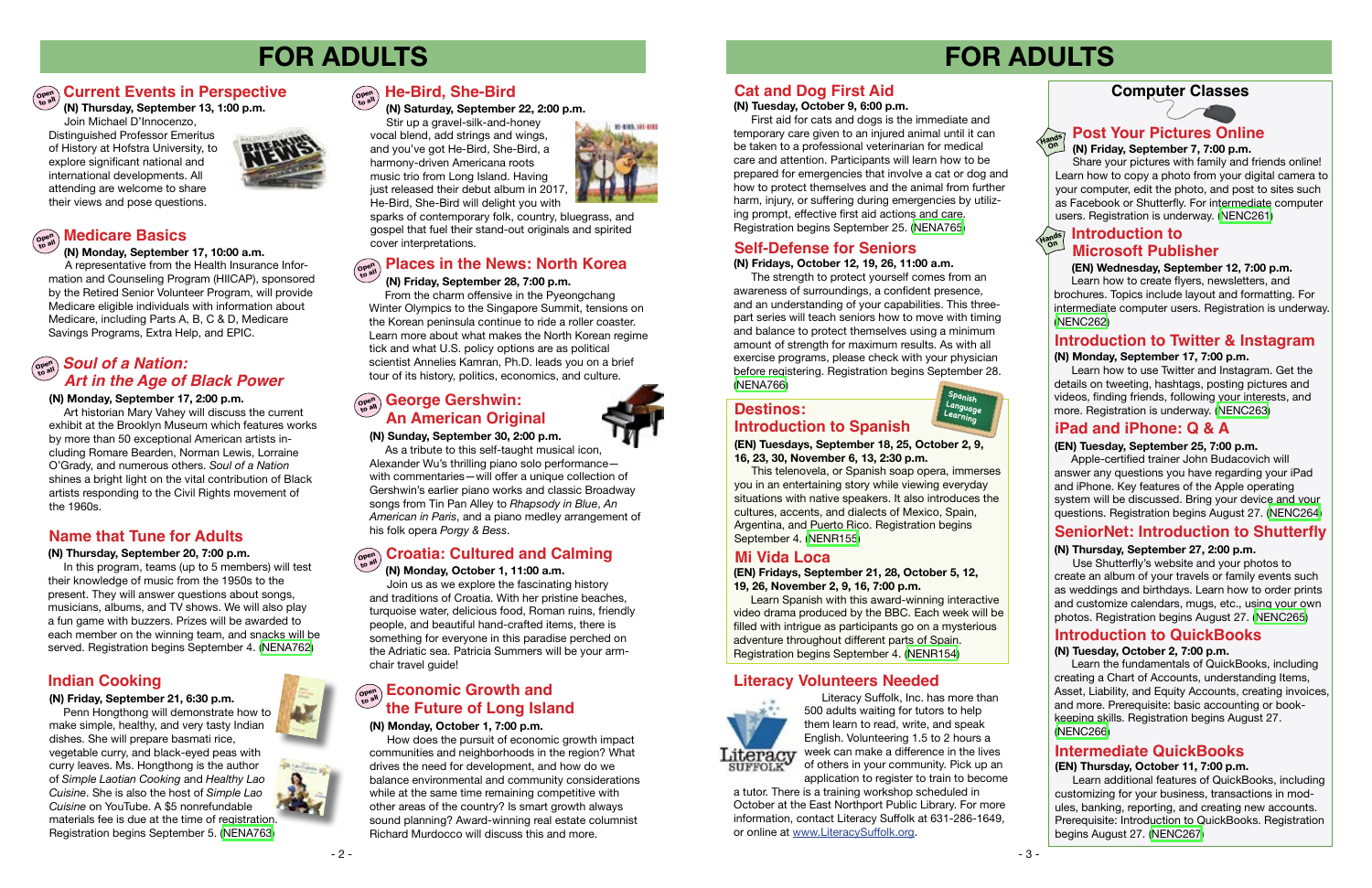- 5 -

# **FOR TEENS**



# **Teen Writers Workshop**

 **(N) Saturday, September 15, 2:00-3:30 p.m.**

 Looking to spruce up your accessories or even your locker? Learn how to make pinback buttons and magnets using your favorite images. [\(NENY366\)](https://search.livebrary.com/record%3Dg1084388~S43)

 The essay is often one of the hardest parts of the college application process. Learn more about writing this important essay as Naushad Mehta, a professional writing coach, will offer guidance and tips on writing a winning essay. ([NENY369\)](https://search.livebrary.com/record%3Dg1084409~S43)







# **Button Maker Workshop**









**(N) Tuesday, September 25, 7:00 p.m.** *Teens and parents are welcome*

# **College Application Essay Writing Workshop**

**Teen Volunteer Opportunities**  *Open to students in grades 7-12* You may choose one volunteer opportunity.

# **Author Visit Volunteers**

**(N) Thursday, September 13, 3:45-5:00 p.m.** Assist children as they create a pop-up craft inspired by a story. [\(NENY371](https://search.livebrary.com/record%3Dg1084489~S43))

Please note: These courses promote safe driving and help participants mainta *their driving skills. Check with your insurance company about the specific premium and point reductions available to you.*

### **Great Playdate Volunteers**

- 4 -







#### *Book Club* **Fridays, (N) September 21 and (EN) September 28, 2:00 p.m.**

 Four lifelong friends have their lives forever changed after reading *50 Shades of Grey* in their monthly book club. Diane Keaton, Jane Fonda, Candice Bergen, and Mary Steenburgen star. Rated PG-13. 103 minutes.

# **Friday Movies**

#### *The Miracle Season* **Fridays, (N) September 7 and (EN) September 14, 2:00 p.m.**

Fee: \$20 for AARP members (\$25 for nonmembers) payable to AARP by check or money order only at registration.

After the tragic death of star volleyball player Caroline "Line" Found, a team of dispirited high school girls must band together under the guidance of their tough-love coach in hopes of winning the state championship. Rated PG. 101 minutes.

# chil') des

*Closed captioning will be displayed.*



# **FOR ADULTS**

# **Defensive Driving**

# **AARP Smart Driver Course**

**(EN) Tuesday, September 4 and Wednesday, September 5, 7:00-10:00 p.m.** Applications are currently available in both library buildings. Fee: \$36

**(EN) Saturday, September 22, 9:30 a.m.-4:00 p.m.**

Registration begins at the East Northport Library only on September 5. [\(NENA767](https://search.livebrary.com/record%3Dg1084605~S43)) Fee: \$20 for AARP members (\$25 for nonmembers) payable to AARP by check or money order only at registration.

 **(N) Saturday, October 6, 9:30 a.m.-4:00 p.m.** Applications are available in both library buildings beginning September 15. Fee: \$36

#### **(N) Wednesday, September 26, 6:30 p.m.**

 Join Cinema Arts Centre co-director Dylan Skolnick to view and discuss *Won't You Be My Neighbor?* The film is an exploration of the life, lessons, and legacy of iconic children's television host, Fred Rogers. Rated PG-13. 94 minutes.

**(N) Tuesdays, October 16 & 23, 1:00-4:00 p.m.**

Registration begins September 25 at the Northport Library only. ([NENA768](https://search.livebrary.com/record%3Dg1084607~S43))

**(N) Thursday, September 6, 7:00 p.m.** Our nonfiction group will discuss *Arthur and Sherlock: Conan Doyle and the Creation of Holmes* by Michael Sims.

# **drop in Fall Wreaths for Atria**

*Book Groups*

**(N) Monday, September 24, 7:00 p.m.**

# **Truth Be Told Truth Be Told**

 Fiona Davis is the bestselling author of three novels about iconic New York City buildings. Her most recent, *The Masterpiece*, takes readers into the glamorous lost art school within Grand Central Terminal, where two women—fifty years apart—strive to make their mark on a world set against them. Books will be available for purchase and signing. The group will read *The Masterpiece.*

# **Cinema at the Library: Won't You Be My Neighbor?**

**(N) Thursday, September 20, 2:00 p.m.** The group will discuss *Pachinko* by Min Jin Lee.

*Copies of the discussion books are available at the Northport Library Circulation Desk.* 

# **Novel Ideas: Author Visit**

# **Page Turners**

**(N) Tuesday, September 18, 9:30, 10:00, 10:30 & 11:00 a.m.** ([NENA769](https://search.livebrary.com/record%3Dg1084609~S43)) **(EN) Wednesday, September 19,**

 **10:00, 10:30, 11:00 & 11:30 a.m.** ([NENA770](https://search.livebrary.com/record%3Dg1084614~S43))

A volunteer from the Health Insurance Information, Counseling, and Assistance Program (HIICAP) will answer questions one-on-one about Medicare and supplementary insurance by appointment. Registration begins September 1.

# **Medicare Counseling**

 **Wednesday, September 5 (N) 9:30-10:30 a.m., and**

 **(EN) 11:00 a.m.-12:00 p.m.** 

 A nurse from Visiting Nurse Service is available to provide a free blood pressure check.

# **Blood Pressure Check**

*Open to teens 13 years and older* **Please choose one 20-minute session: (N) Wednesday, September 12, 5:30, 6:00, 6:30, or 7:00 p.m.** 

 Explore a miniature and magical world where you help a little mouse solve puzzles and fight monsters. [\(NENY363\)](https://search.livebrary.com/record%3Dg1084490~S43)

#### **(N) Friday, September 14, 7:00-8:30 p.m.**

If you love Nintendo, you will not want to miss this monthly meet-up. We will discuss Nintendo games new and old, make fun gamer crafts, and participate in gaming competitions for prizes! ([NENY364](https://search.livebrary.com/record%3Dg1084386~S43))

# **Virtual Reality Workshop: Moss**

# **Nintendo Night**

*Open to students in grades 8-12* **(N) Friday, September 14, 7:30-8:45 p.m.**

 Do you love to write? Join fellow writers to discuss your ideas and get feedback on your work. New members are always welcome. ([NENY365](https://search.livebrary.com/record%3Dg1084387~S43))

#### **(N) Friday, September 21, 7:00-8:30 p.m.**

 Come join our monthly Friday night program where we try different snacks and drinks from around the world! This month we will sample snacks from India. ([NENY368](https://search.livebrary.com/record%3Dg1084389~S43))

#### *Looking to learn something new?*  **Check out our new Teen Activity Packs!**

# **Snack Around the World: India**

#### **(N) Wednesday, September 26, 7:00-8:00 p.m.**

Our philosophy club is a great opportunity for teens to delve into life's big questions in an enthusiastic atmosphere of free thinking, energetic exchange, and unique perspectives. Food for thought (refreshments) will be served. [\(NENY370\)](https://search.livebrary.com/record%3Dg1084446~S43)

# **Socrates Café**

**(N) Saturday, September 22, 9:45-11:15 a.m.** Assist children as they explore a variety of toy stations and participate in a circle story. [\(NENY372](https://search.livebrary.com/record%3Dg1084447~S43))

#### **(EN) Saturday, September 22, 2:00-4:00 p.m.**

 Drop in to the East Northport Teen Center and create some craft wreaths that we will donate to Atria Senior Living. Earn one hour of volunteer credit.

> The kits include an item like a yo-yo, binoculars, or playing cards, and a book that teaches you how to master a new skill! To check one out, simply bring the tote bag to the Circulation Desk, or ask a Teen Librarian for more info.



#### **(N) Tuesday, September 25, 7:00 p.m.** *Open to students in sixth grade*

Be the first to read advance copies of new books and participate in informal book discussions. The club meets monthly through January 2019 when an election will be held to determine which book the members think is the best of the year. New members are always welcome.

# **drop Newbery Club in**



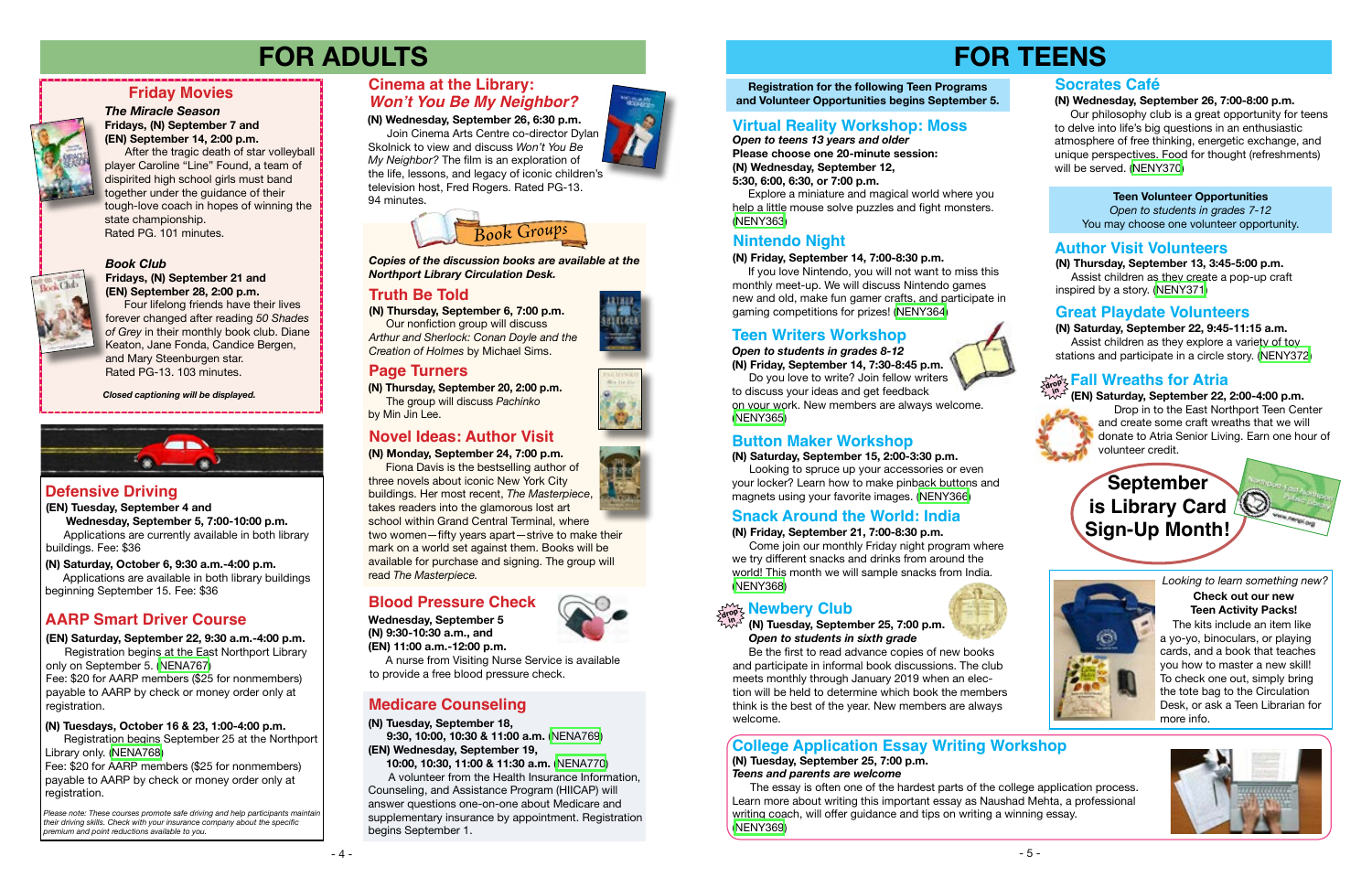



#### **(N) Thursdays, September 20, 27, October 4, 11, 10:00 a.m.**

*Children 1-3 years with adult; siblings welcome* Child development experts are on hand to answer your questions while your children play with ageappropriate toys. An open-ended art activity and a circle time with stories and songs are included. (60 min.) ([NENJ531](https://search.livebrary.com/record%3Dg1084503~S43))

### **Sing and Play**

**(EN) Mondays, September 17, 24, October 1,**

 **10:00 a.m.** ([NENJ527](https://search.livebrary.com/record%3Dg1084207~S43)) **or 11:00 a.m.** ([NENJ528](https://search.livebrary.com/record%3Dg1084209~S43)) *Children 1-3 years with adult; siblings welcome*

*Children birth-23 months with adult; no siblings* Enjoy rhymes and songs with your young child in this program focusing on nursery rhymes. (30 min.)

 $(NENJ529)$ 

 Sing songs and rhymes while using scarves, bells, balls, and hoops that engage children in musical and physical activity to reinforce early literacy skills and foster a love of language. (30 min.)

#### **Programs for families**

# **FOR CHILDREN**

**Registration for the following Road to Reading series programs begins September 6. (***One series program per child please***)** 

# **1,2,3 Learn with Me**

**Program for children and accompanying adult; no siblings please** 

**(N) Tuesdays, September 18, 25, October 2, 10:00 a.m.**

# **Mother Goose Rhyme Time**

#### $\mathbb{Z}/\mathbb{Z}$  Newbery Club **in**

 **(N & EN) Fridays, September 21, 28, 10:00 a.m.** *Children birth-5 years with adult; siblings welcome*

Stop by for this drop-in storytime. We will read stories, sing songs, share rhymes and fingerplays, and have fun in this interactive program for families. (30 min.)

Get your body moving in this evening family storytime. Enjoy action rhymes and songs as well as stories. (30 min.)

**(N) Thursday, September 20, 4:00 p.m.** *Children in grades 3-5*

Working in teams, children will decide on an original theme and decorate cupcakes to support their creativity. Team members will receive a certificate including best presentation, most colorful, too cute to eat, and overall appearance. Everyone receives a prize. (60 min.) Registration begins September 6. ([NENJ534](https://search.livebrary.com/record%3Dg1084504~S43))

# **Cupcake Wars**

# **Picture Book Author Visit**

**(N) Thursday, September 13, 4:00 p.m.** *Children 3-6 years with adult; siblings welcome*



Local author/illustrator Deborah Cuneo will read her newest picture book *Little Dragon and the New Baby*. Children will create a fun, pop-up craft inspired by the story. (60 min.) Registration begins August 30. ([NENJ533](https://search.livebrary.com/record%3Dg1084506~S43))

# **FOR CHILDREN**

# **Breakout EDU**

*Stop by the Library and pick up the September bookmark by Lily Aitken. A reading list compiled by Children's Librarians is on the back.*



# **The Bookmark Spot**

 **(N) Tuesday, September 25, 7:00 p.m.** *Children in grades 4 and up*

Be the first to read advance copies of new books and participate in informal book discussions. The club



# **Books a Poppin' drop in**

meets monthly through January 2019 when an election will be held to determine which book the members think is the best of the year. New members are always welcome. (60 min.)

 **(EN) Tuesday, September 11, 7:00 p.m.** *Children birth-5 years with adult; siblings welcome* **in**

 **(N) Saturday, September 22, 10:00 a.m.** *Children 1-4 years with adult; siblings welcome*

# **drop in The Great Playdate**

 The first annual **Great Playdate** is being celebrated at libraries all across Suffolk County. Organize a gettogether with friends or meet new ones at the Library! Children will enjoy an open-ended play environment while exploring a variety of toy stations and participate in a circle storytime. (60 min.)

> **The Summer Reading Club is over, but your charts may still be at the Library. Please pick them up in the Children's Room by September 30.**

**Congratulations to all the 2018 Summer Reading Club Participants!**



**1,114 children signed up. 3,809 visits were made to the Library to report on books. 6,207 hours were spent reading!!**

**(EN) Tuesdays, September 18, 25, October 2, 9, 1:00 p.m.**

*Children 4-5 years; independent*

Children listen to stories, sing songs and rhymes, and participate in hands-on activities that increase vocabulary and letter knowledge. (40 min.) ([NENJ530](https://search.livebrary.com/record%3Dg1084203~S43))

# **Independent program**

# **Preschool Storytime**

# **Moms' Group**

#### **(EN) Wednesdays, September 26,**

 **October 3, 10, 17, 24, 10:00 a.m.** *Children birth-3 years with mother; siblings welcome*

 This is a weekly discussion for moms and their children. Led by a trained facilitator, this program will introduce various topics and activities that celebrate and explore motherhood while your children play with toys beside you. (90 min.) Due to the unique nature of this program, we will not be able to accommodate drop-ins. Registration begins September 6. ([NENJ532](https://search.livebrary.com/record%3Dg1084202~S43))

# $\mathcal{C}^{\mathcal{M}}_{\mathbf{d} \mathbf{c} \mathbf{d} \mathbf{c} \mathbf{c}}$  Pajama Storytime



**Pictures from Steve Petra's Musical Zoo! Summer Reading Club Finale Show:**





#### **drop Paws to Read**

Dogs are great listeners and provide a calming environment for kids to read aloud. Fetch a good book and sign-up for a 15-minute reading session with a certified therapy dog. Registration begins September 6. [\(NENJ537\)](https://search.livebrary.com/record%3Dg1084508~S43)



The Northport-East Northport Public Library is participating in an exciting and ongoing program that is part of a national initiative: **1,000 Books Before Kindergarten**. The goal of this program is to encourage parents and caregivers to read and share books with their infants, toddlers, and preschoolers. Sharing books with children is enjoyable and promotes a lifelong love of reading.

**1,000 Books Before Kindergarten** is available to all Northport-East Northport Public Library cardholders with children birth through five years (not yet in kindergarten). Please contact the Library for more information.



# 1,000 **Books Kindergarten Before**

 Check out the newest addition to our Backpack Storytimes—circulating kits featuring a wide variety of fun and educational topics. "Baby Talk" includes books, toys, and resources to help boost literacy, language development, and communication skills. This special backpack contains the Starling, a userfriendly device designed to track the quantity and quality of the words your child hears. Ask a Children's Librarian for more information and take the Starling for a test flight!

#### **New Backpack Storytime "Baby Talk"**

Try something different at your next scout meeting! Breakout EDU is an educational version of the popular escape room games that promotes teamwork and critical thinking skills. Your scouts will work together to solve a series of challenging puzzles in order to open a locked box. Games are typically 45 minutes long and are available for all ages. Contact the Children's Room for more information or to make an appointment to play.



### **For Scout Groups:**